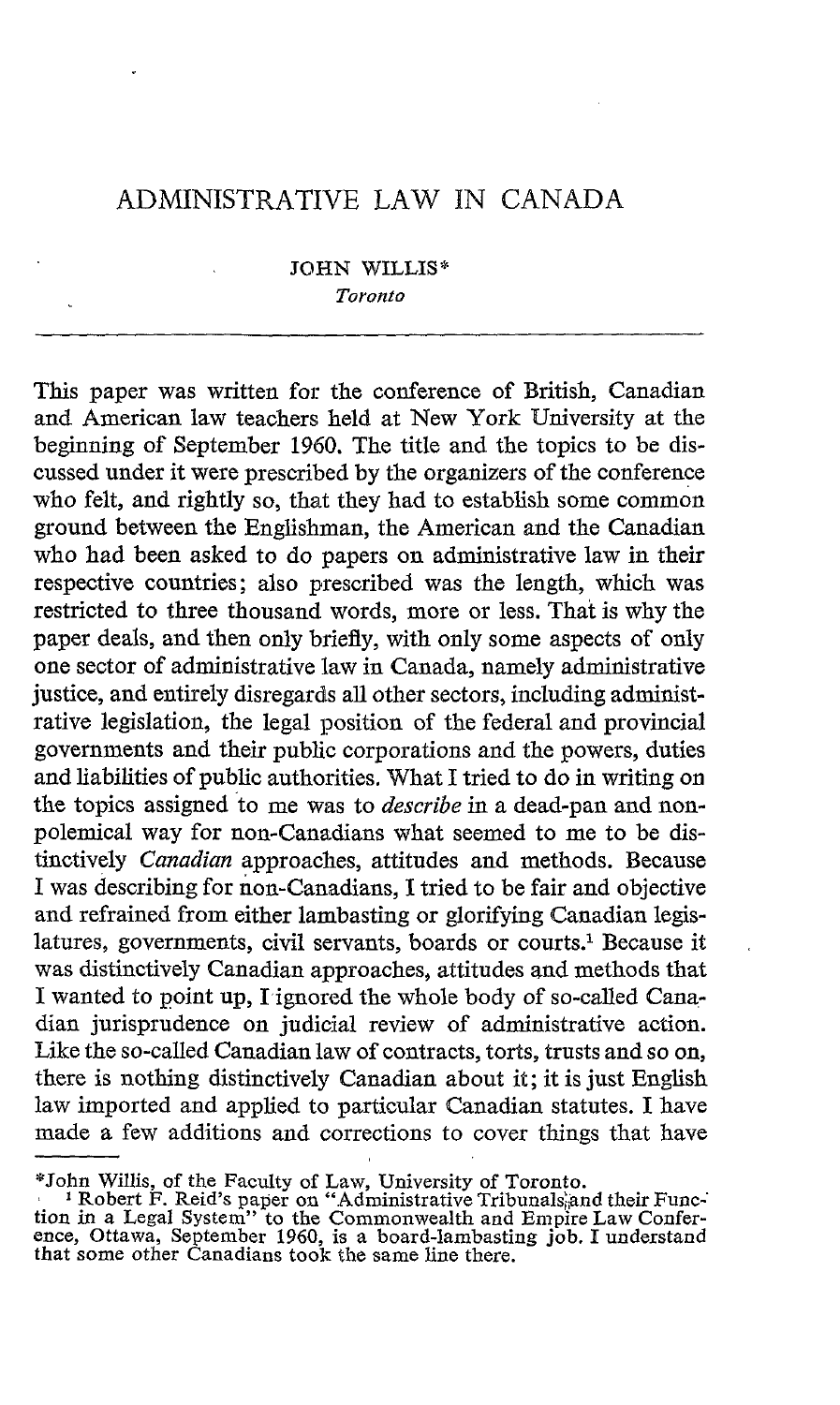happened since the paper was written. I have also added some necessary footnotes.

### I. Some Comparisons.

Once a Canadian interested in administrative law leaves the soothing security of his law reports-in which he finds the English law of judicial review, that is, the law clustering round the "forms of action" called mandamus, certiorari, prohibition, habeas corpus and action for a declaration being applied against the background of particular Canadian statutes-he is in eleven uncharted seas, a federal sea and ten provincial seas . Unlike the Englishmen and the Americans who have the Donoughmore, Franks, Acheson and Hoover reports with their voluminous and illuminating minutes of evidence, he has almost nothing to tell him what the heterogeneous mass of Canadian bodies other than courts-"independent commissions", civil service departments and other statutory authorities-deciding issues between the state and the individual, in fact do, or how they in fact do it, or to what extent they are in fact supervised, checked or controlled or what are in fact their attitudes and behaviour towards the people they deal with. Until the release in January 1960 of the report of the Gordon Committee on the Organization of Government in Ontario,<sup>2</sup> he had nothing except a handful of rather general articles on particular boards and a book on immigration practices and policy.<sup>3</sup> The Gordon Report is only eighty-eight pages long and it deals with only one of the ten provinces ; no minutes of evidence were published and the 400 odd pages of appendices which purport to describe the work of the various departments and boards were drawn up by business consultants and give no picture of their day to day work. There has been no such official inquiry at the federal level or in any of the other nine provinces.

<sup>&</sup>lt;sup>2</sup> (Toronto, 1959). The Gordon Report is now being considered by the Select Committee of the Ontario House of Assembly on the Administrative and Executive Problems of the Government of Ontario; the Select Committee made a ports will be discussed in forthcoming issues of the following periodicals:<br>in Canadian Public Administration by Professor A. S. Abel; in Faculty<br>of Law Review by Mr. J. G. Coleman; in University of Toronto Law<br>Iournal by

Journal by myself.<br>
<sup>8</sup> The book on immigration is Canada's Immigration Policy: A Cri-<br>
<sup>8</sup> The book of readings on Canadian public administration which contains<br>
a book of readings on Canadian public administration which by J. Peter Williamson.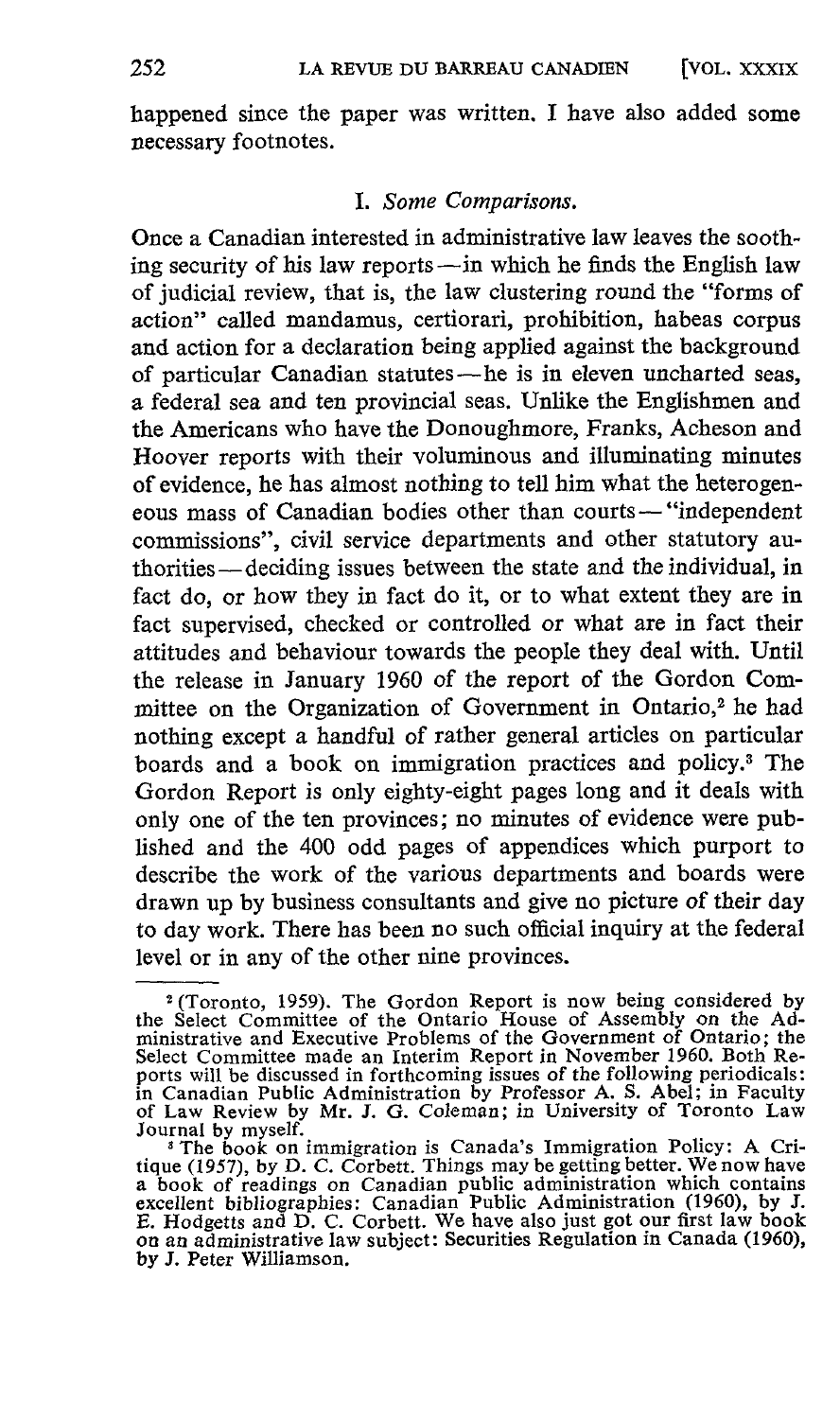Administrative law has never raised in Canada the storms of public controversy that it did in England and the United States. The reason may be that Canada has never been, is not and never could be a laissez-faire state ; it depends for its continued national existence on government action and Canadians have had to accept government regulation as ore of the facts of life . Two well-known illustrations will be enough. The quasi-public Canadian Pacific and the wholly public Canadian National railways (and the Transport Board which regulates them both) and the Canadian Broadcasting Corporation (and the Board of Broadcast Governors which regulates both it and the private stations) were, as a matter of historical fact, designed and still exist as bulwarks against "American influence". Nor have the Canadian legal profession or law teachers shown as much interest in administrative law as their opposite numbers in England and the United States. The President of the Canadian Bar Association recently urged the members to take an interest in administrative law and "not be content with our tendency to be a generation or so behind English and American developments". The lack of interest shown by practising lawyers is probably due to the fact that—although many of them run into it at <sup>a</sup> common sense and so unremunerative level, for instance, a municipal licensing board in connection with a taxi or restaurant licence or a planning authority in real estate transactions-only a handful of specialists in such things as immigration, rate-fixing for railways and performing rights, or airline route and broadcasting channel allocation run into it at the level where law counts and will be paid for. The law-review writing by law teachers on specifically Canadian problems is almost non-existent, for these lie outside the realm of law report law and in the shadowy and arduous borderland between law, political science and public administration, where you have to use your feet as well as your head.<sup>4</sup>

From the standpoint of comparative law, there is one important generalisation that can and must be made. Why, whenwe Canadians look at English or American administrative law, do we feel that

<sup>4</sup> Why haven't law teachers used their feet? One reason is geography.<br>Until very recently all the Canadian law schools were a long way from<br>the national capital; nearest were the Montreal schools (126 miles) and<br>the Toro in the United States and have there acquired the curious notion that the<br>most important part of administrative law is to be found in the law re-<br>ports. K. C. Davis's monumental four-volume Administrative Law<br>Treatise (1958 subject.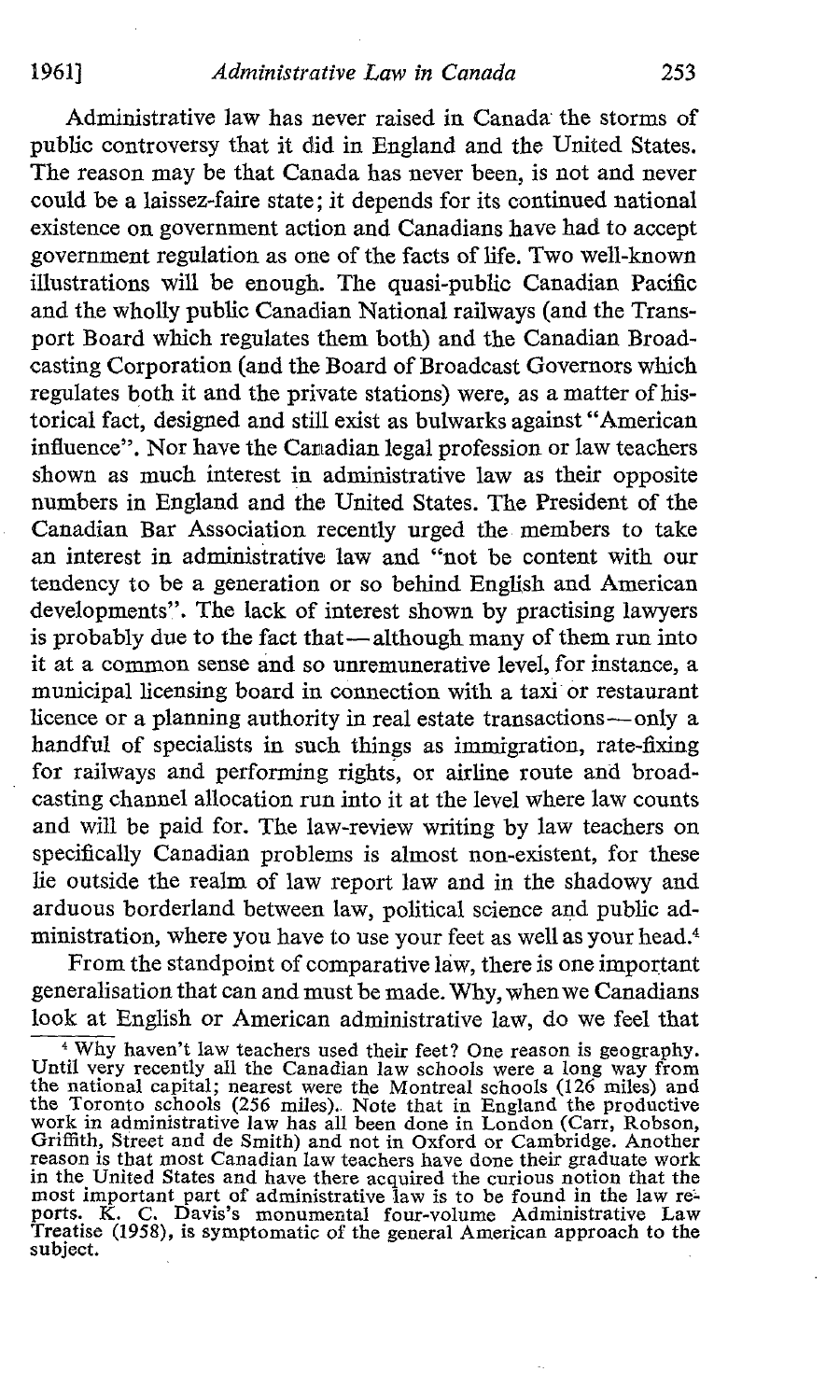both these worlds are at once familiar and strange-so that we seem to be standing somewhere between them? Because, of course, the British North America Act has given us "a constitution similar in principle to that of the United Kingdom" when socially, economically and culturally we are almost a part of the United States. In terms of administrative law, we have inherited from England the principle of ministerial responsibility and the common law of judicial review, but have borrowed the institution of the "independent regulatory commission" and many of the matters regulated from the United States and have modified them to suit our own peculiar conditions. Thus, the most frequent kind of administrative law court-case in Canada is certiorari for denial of natural justice (governed by the English common law of judicial review) by a provincial labour relations board (composed of a full-time chairman and an equal number of representatives of employers and employees and not, as with the corresponding United States boards, of full-time professionals) when hearing an application by a union for certification as the exclusive bargaining agency in a plant (a matter not regulated in England at all) . Again, like the United States we have workmen's compensation boards, an unemployment insurance commission, public utility boards, oil and gas conservation boards and securities commissions to deal with matters which in England are either handled by an ordinary civil service department or not regulated at all-so that in terms of what they do our boards are more like their counterparts in the United States than the tribunals in England.

# II . Canadian Attitudes to Judicial Review.

The extent to which judges in any community are allowed to review administrative action depends on many factors, but chief among them is what the community thinks of its judges and expects of them. For constitutional reasons, the judges in the United States are masters of the legislatures and tower over the whole field of government ; they are regarded as priestly oracles, expected "to know all the answers", and as prophetic guardians of the eternal values against "Leviathan". It is therefore quite natural that judicial review of the decisions of administrative agencies has there, in general, been assimilated to appellate review of the lower courts.<sup>5</sup> In Canada, the constitution, the British North America Act, 1867, does not, as the United States constitution does, say

<sup>&</sup>lt;sup>5</sup> See Schwarz, American Administrative Procedure Act (1947), 63 L.Q. Rev. 45.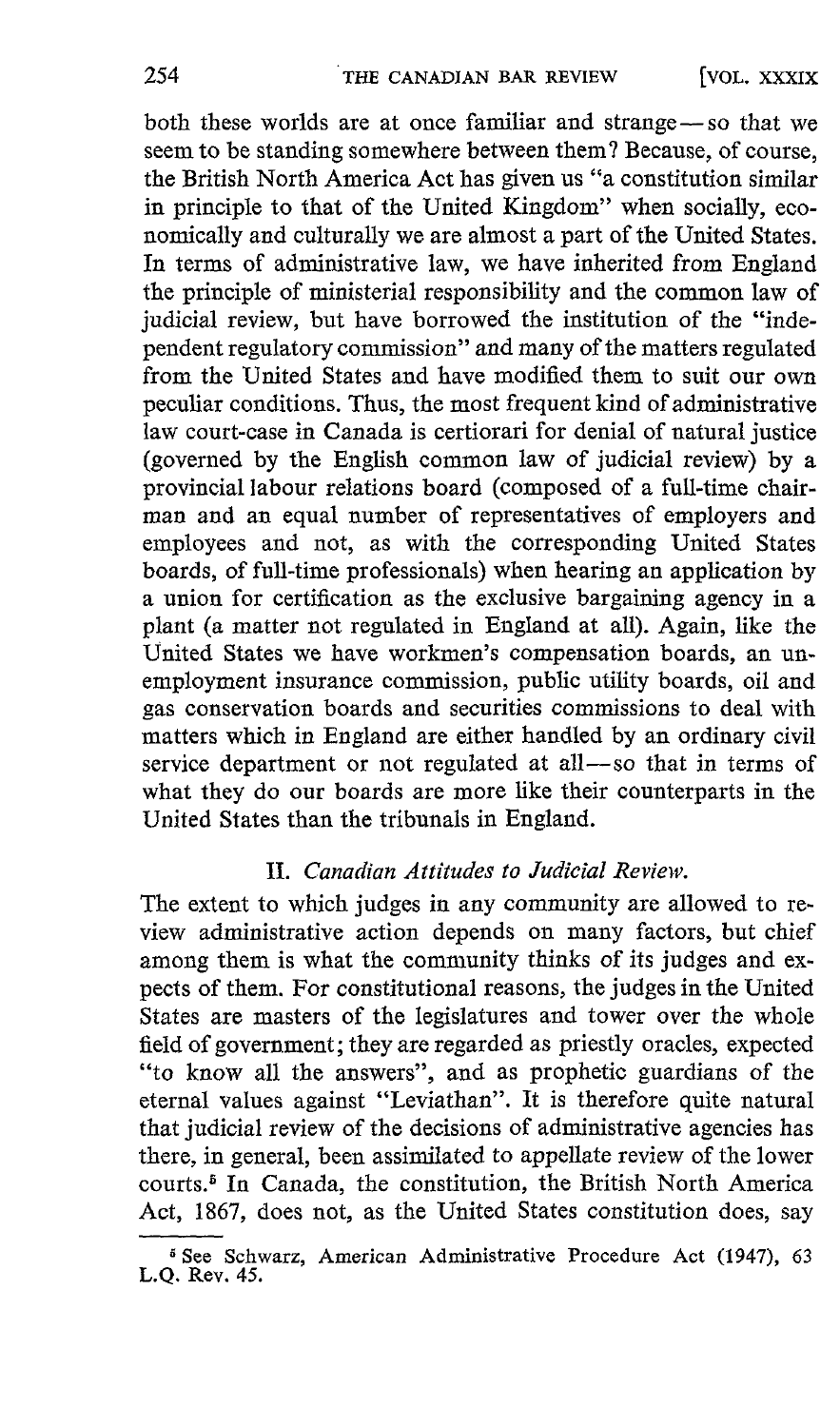that there are some things no legislature can do; all it does is to divide between the federal legislatures on the one hand and the provincial legislatures on the other hand all possible subjects of legislation. So long, therefore, as they legislate upon the subjects assigned to them, our legislatures are the sole masters of policy, of the courts and of the whole administrative process. Our constitutional tradition therefore is that, although the judges have the duty of keeping administrative authorities within the powers granted by the legislature, they must be careful not to meddle in policy or interfere unduly with the business of government. The ordinary Canadian does, however, deeply believe that the judges are independent, impartial and respecters of private rights-it is for this reason that they are in great demand as chairmen of conciliation boards in labour matters and as chairmen of royal commissions of inquiry-and likes to assign to them, as far as possible, the decision of issues arising between the citizen and the state. We are torn between this tradition and this belief-now one predominating and now the other-and our common law of judicial review (which, as was said earlier, is English) and its Canadian statutory modifications vacillate uncertainly between them. In the final analysis, the nature and scope of judicial review of administrative action in Canada has been, and will probably continue to be, settled on an  $ad$  hoc and empirical basis.

## III. Effect of the British North America Act.

The British North America Act does not affect the law of judicial review of administrative action as such. A legislature can render an agency immune from judicial review, can, subject to section 96, give to it any kind of powers, whether legislative, executive or judicial, that it desires and can prescribe for it, or leave it to prescribe, any kind of procedure, or absence of procedure that it likes -- in these respects the legislatures are the masters of the courts . It does, however, affect in two respects the machinery which governments may use in carrying out schemes of regulation. In the first place, the federal and provincial legislatures may only legislate on the subjects respectively assigned to them. Governments now regulate matters not dreamt of in 1867 and the courts can, and do, hold regulatory legislation invalid if the subject matter of it does not fall within one of the ill-defined subjects assigned to the legislature that passed it . This sometimes means that, as a practical matter, effective regulation is impossible or very, difficult. The reason why there is in Canada no federal regulation of in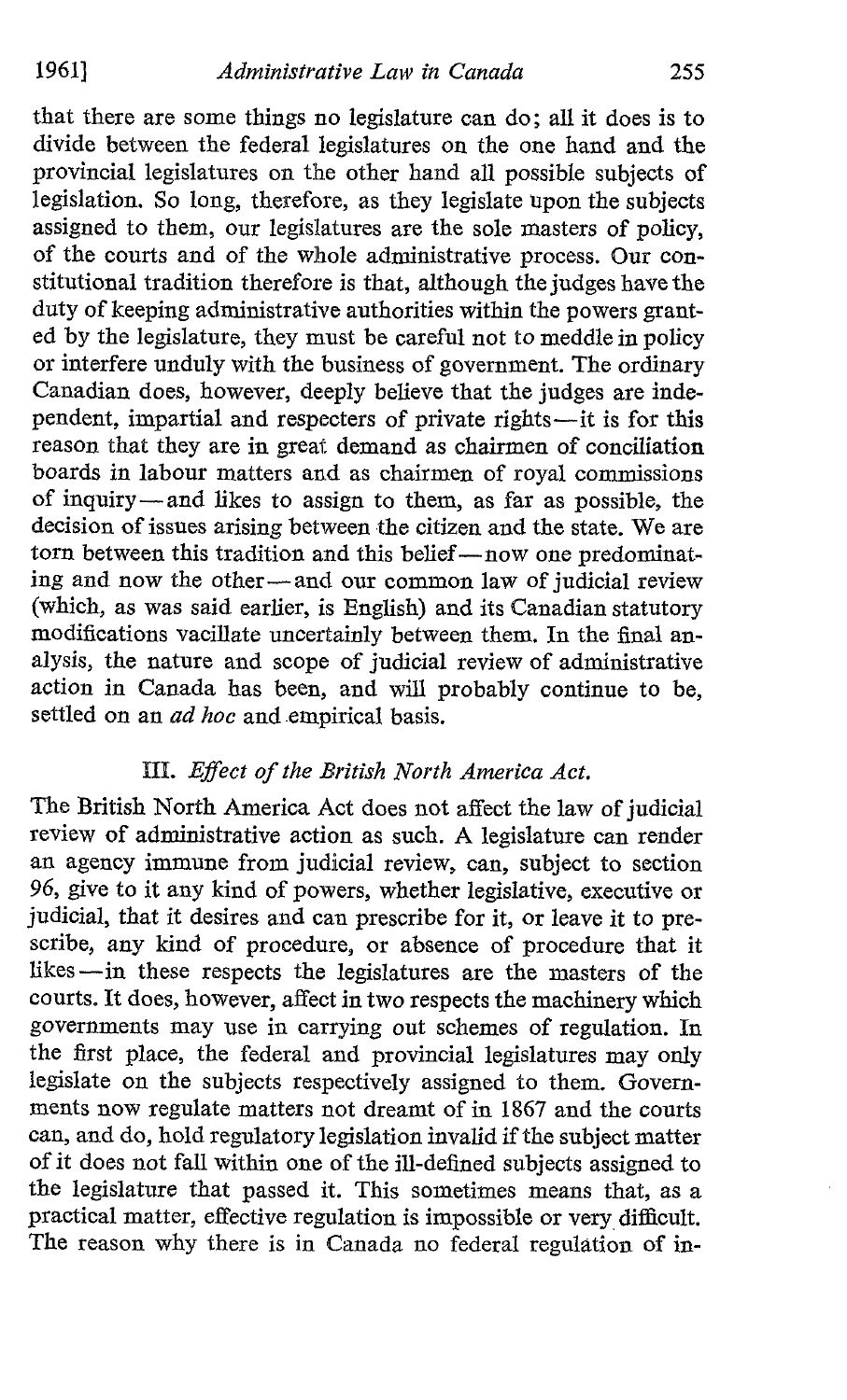surance and no federal counterparts of the federal Trade Commission and the Securities and Exchange Commission in the United States is that the courts have held that these matters are within provincial (ten of them) and not federal competence.<sup>6</sup> In the second place, section 96 of the British North America Act has been interpreted, rather oddly, to mean that a province cannot confer upon a provincially appointed tribunal judicial power analogous to that exercised by a superior district or county court in 1867. This is a substantial fetter on the ability of a province to create and shape administrative tribunals as it wishes . Provincial workmen's compensation boards, public utility boards and labour relations boards, all having powers to decide issues important to the ordinary citizen, have survived challenge but the powers of provincial assessment tribunals to decide questions of disputed liability to assessment, as opposed to questions of quantum, and of local government boards to determine the legal validity of bylaws have been held invalid. Neither section 96 nor any other section imposes any similar restriction on the power of the federal government with respect to its administrative tribunals.'

### IV. The Courts' Inherent Supervisory Power.

In the absence of a section giving an appeal of some sort to the courts, the English law of judicial review applies in Canada. It covers a wide variety of activities but certiorari to labour relations boards and habeas corpus in immigration matters are the most frequent kind of case. As will be seen from de Smith on Judicial Review of Administrative Action<sup>8</sup>—which refers to many Canadian cases — the principles are simple to state but difficult to apply and the Canadian case law is as bewildering and complex as the English.

In order to bring out the contrast between the Anglo-Canadian law and the American, it is necessary to state those simple principles in an over simple-way as follows. The jurisdiction of the courts is very limited and no more than supervisory. They have no power to review the substance of the deciding authority's decision except (and it is becoming an important exception) questions of law on the face of the record, but they do have power to review the process whereby the decision is arrived at. They require that the authority

<sup>6</sup> As to insurance, see MacDonald, The Regulation of Insurance in Canada (1946), 24 Can. Bar Rev. 257 ; as to fair trade, see Blair, Combines, Controls or Competition (1953), 31 Can. Bar Rev. 1083; as to securities,

see Williamson, *op. cit., supra*, footnote 3, pp. 189-201.<br><sup>7</sup> See Laskin, Canadian Constitutional Law (2nd ed., 1960), pp. 761-801 for leading cases, notes and articles on s. 96.<br><sup>8</sup> (1959), reviewed in (1960), 38 Can. Bar Rev. 432.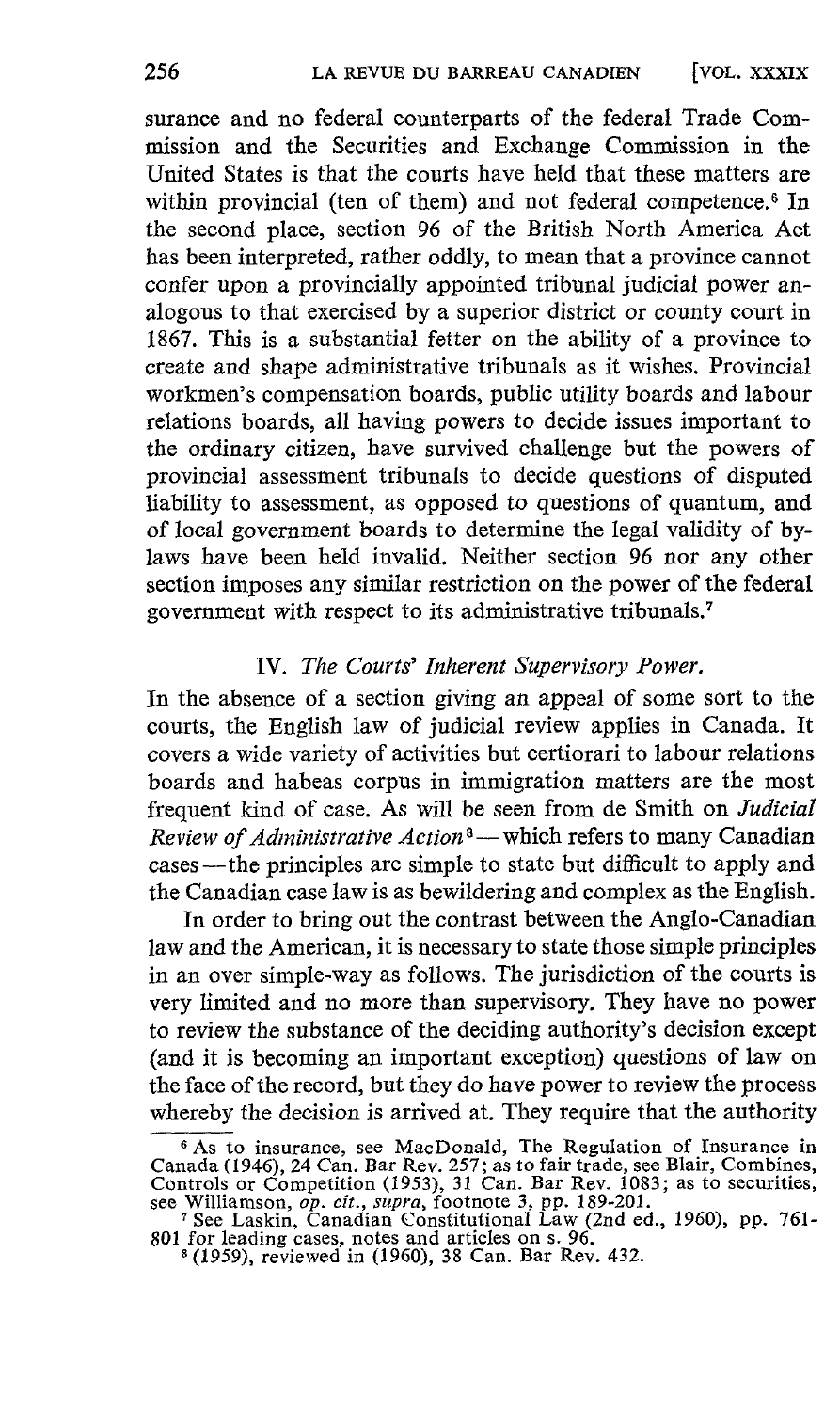honestly apply its mind to deciding the question it is empowered to decide and no other question but that question. They also require that the procedure the authority adopts for hearing the dispute conform to the fundamental rules of fair play and, in effect, set minimum standards of fairness for the process of adjudication. In a word, the courts have an inherent quasi-constitutional power to guarantee the citizen against arbitrary decision and that is all the power they have.

Both in England and in Canada they can however-and sometimes do and sometimes do not $-$ go far beyond that or stop far short of it. The main jokers in the area of controlling "substance" are the vague and uncertain distinctions between "fact" and "jurisdictional fact"<sup>9</sup> and between "deciding wrongly within its jurisdiction" and "taking into account extraneous considerations"<sup>10</sup> and in the area of controlling "procedure" the unworkable distinction between "judicial" and "administrative" acts.<sup>11</sup> Looming over the whole field is the law of statute interpretation with its two equally valid but conflicting "rules", the literal rule and the purpose rule. Because the leading English cases they use as authorities deal with administrative procedures and topics (for instance, housing cases like the Errington case<sup>12</sup>) which are unfamiliar and so hard to understand, Canadian courts and practitioners move even more awkwardly and erratically through these mysteries than the English do. Subject to this comment, any criticisms of the English "law-in-books" are equally applicable to the Canadian. To what extent have particular English or Canadian citizens in fact suffered "administrative injustice" because of it? This question is the only one worth asking and it is rarely asked in either country. As to Canada, <sup>I</sup> have no information. We do, of course, have our causes  $c6$ lèbres — we can match the Englishmen's Crichel Down affair<sup>13</sup> with our *Roncarelli* case<sup>14</sup> $-$ but even those cases turn out on examination to be far from clear cut.

<sup>9</sup> See, in the labour relations board field, the decisions discussed by<br>MacDonald J. in *Re Certification of District No. 26* (1960), 23 D.L.R.<br>(2d) 338 (2d) 328.

<sup>10</sup> Consider *Roncarelli v. Duplessis*, [1959] S.C.R. 121; *Smith & Rhuland Ltd. v. The Queen*, [1953] 2 S.C.R. 95 and *Toronto Newspaper Guild v. Globe Printing Co.*, [1953] 2 S.C.R. 95. There are excellent notes on the

<sup>11</sup> Contrast *Alliance des Professeurs Catholiques v. Labour Relations*<br>Board of Quebec, [1953] 2 S.C.R. 140 with Calgary Power Co. v. Copi-<br>thorne, [1959] S.C.R. 29 and see critical note in (1959), 1 U.B.C. L. Rev.<br><sup>204</sup> 304.

 $12$  Errington v. Minister of Health, [1935] 1 K.B. 249.

is For a summary of this affair, see book review in (1955), 33 Can. Bar Rev. 1099.

<sup>14</sup> Supra, footnote 10.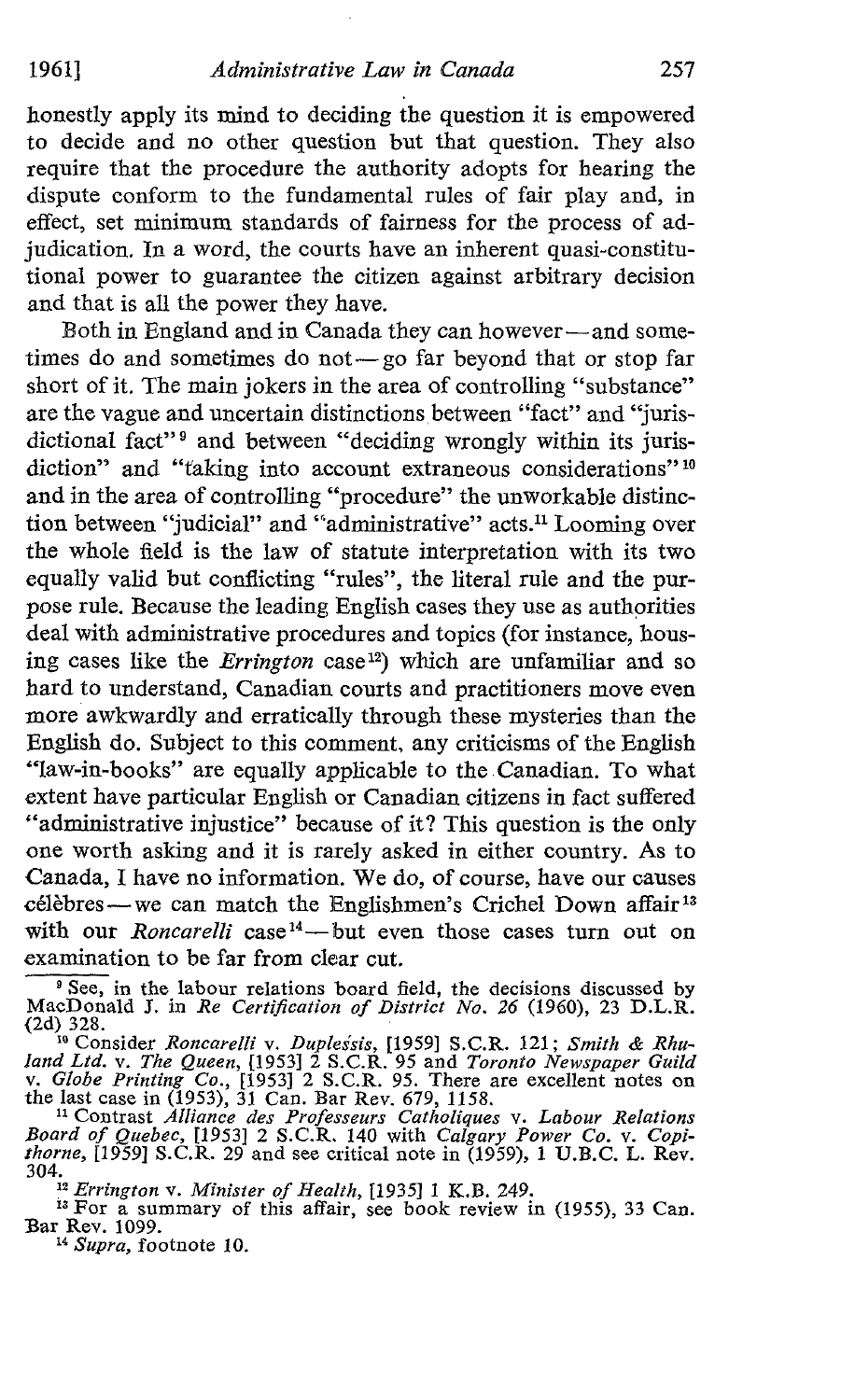#### V. Statutory Exclusion of Supervisory Power.

Like the Franks Committee, the Gordon Report recommended that privative clauses, that is, clauses purporting to take away from the courts even the limited supervisory power sketched out above, should be repealed in Ontario.<sup>15</sup> The courts have so emasculated their effect already, that their repeal would probably make little difference ; the technique they have used does not matter, but in the absence of any constitutional provision outlawing them, the job was done, as it could only be done, by what amounts to a shameless misinterpretation of their wording.<sup>16</sup> It is significant that the legislatures could have acted to render them judge-proof but did not. The courts, the "ordinary men" who sit in the legislature and the Gordon Committee are apparently at one in regarding the courts, whether rightly or wrongly, as being an important safeguard for the citizen against possible arbitrariness in administrative action and in being reluctant to remove that safeguard altogether.

The best known privative clauses are to be found in the various provincial Workmen's Compensation and Labour Relations Acts and in the federal Immigration Act.<sup>17</sup> Neither those who wish to abolish them nor those who wish to preserve them seem to realize how small their legal effect is. The federal government is not likely to remove the clause from the Immigration Act. It wants to preserve as far as possible its freedom of action in this area . It regards immigration as a privilege, not as a right, and wants to avoid having to disclose to a court its sources of information about the political colour of immigrants. On the other side of the ideological fence, a court, with the sweating immigrant before it, sometimes sets aside a deportation order on very flimsy grounds, for instance, that it was made on a Sunday.<sup>18</sup> Organized labour in Ontario has protested against the suggested removal of the clause from the two Ontario Acts.<sup>19</sup> It associates the courts with expense, delay and, it must be added, hostility. One of the avowed reasons why workmen's compensation boards-state-run industrial accident insurance offices whose unfettered power to decide whether

<sup>&</sup>lt;sup>15</sup> Supra, footnote 2, at pp. 24-25. The Interim Report of the Select Committee, dated November 17th, 1960, is not shocked by privative clauses, but has reserved the matter for further consideration (Para, 17).<br><sup>16</sup> See

article by Laskin entitled Certiorari to Labour Boards : the Apparent Futility of Privative Clauses in (1952), 30 Can. Bar Rev. 986. <sup>17</sup> R.S.C., 1952, c. 325.

<sup>&</sup>lt;sup>18</sup> See Attorney-General for Canada v. Hirsch (1960), 24 D.L.R. (2d)

<sup>93,</sup> Laidlaw J. A. dissenting.

<sup>19</sup> R.S .O., 1960, cc . 202, 437.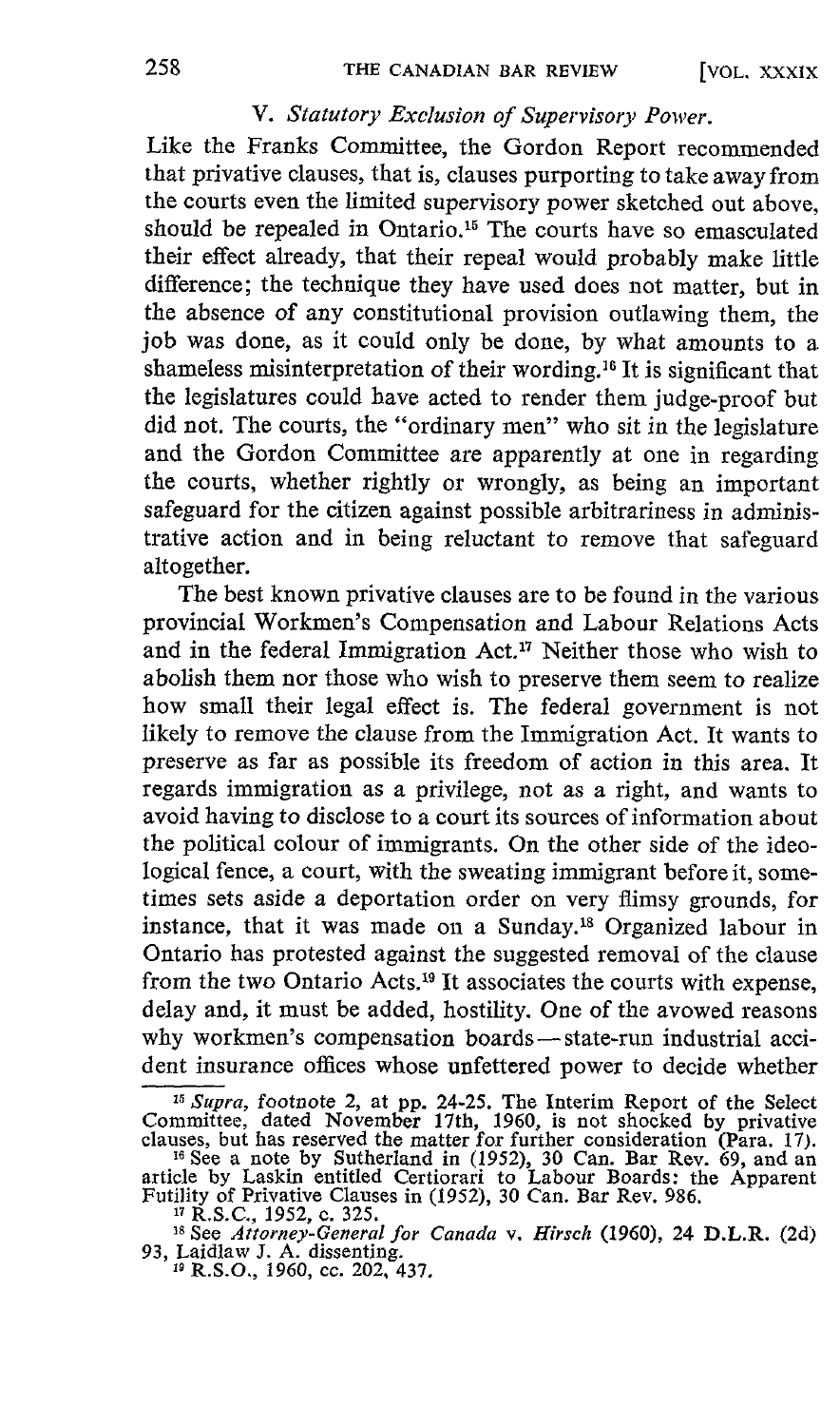the accident "arose out of and in the course of the employment" is merely one aspect of paying claims-were set up was "to get rid of the nuisance of litigation".<sup>20</sup> What labour asks of labour relations boards-usually consisting of an equal number of employer's representatives and employee's representatives headed by an independent chairman-is speedy decision of the issue on whether a union is entitled to exclusive bargaining rights in a plant. Following the English tradition, Canadian courts do not seem to give the "real reasons" for their decisions and commentators do not keep "box scores" of judges' records, but I think it is fair to say that some provincial courts have borne down rather harshly on decisions of their labour relations boards certifying unions .

# VI. Scope of Statutory Appeals.

The most frequent Canadian formula giving a statutory appeal to the courts from the decision of an administrative authority is "a question of jurisdiction or law" but there are some wide-open appeals and some mavericks.. About all one can say is that the nature and scope of such appeals has, as a matter of history been, and will continue to be, shaped by all the circumstances that brought the particular authority into being, including the kind of subject it deals with and the current "ideology" applicable thereto. Furthermore, legislative draftsmen do not seem to have given much thought to the question of what is the "correct" scope of court review. The picture is therefore confused. On ideological grounds one would, for instance, expect the widest possible scope of review in cases involving taxes and the liberty of the subject. But in immigration cases it has been kept to the minimum, because the government wants to keep control of its immigration policy. In the federal income tax field, on the other hand, the technical and complex accounting and "business practice" questions of the proper allowances to be made for depreciation and executives' compensation actually rested with "the discretion of the minister" until 1948 when, as a result of an impassioned campaign by the lawyers and accountants for the abolition of "ministerial discretion" and the establishment of "the rule of law", they were in effect transferred to the ordinary courts.<sup>21</sup>

<sup>&</sup>lt;sup>20</sup> This oft-quoted remark was made by Sir William Meredith, later<br>Chief Justice of Ontario, who drafted the first Ontario Workmen's<br>Compensation Act. See Eades, The Administrator as Judge as Applied<br>to Workmen's Compensa

<sup>21</sup> See my article, Recent Trends in Canadian Income Tax Law (1951), of <sup>9</sup> U. of T.L.J . 46.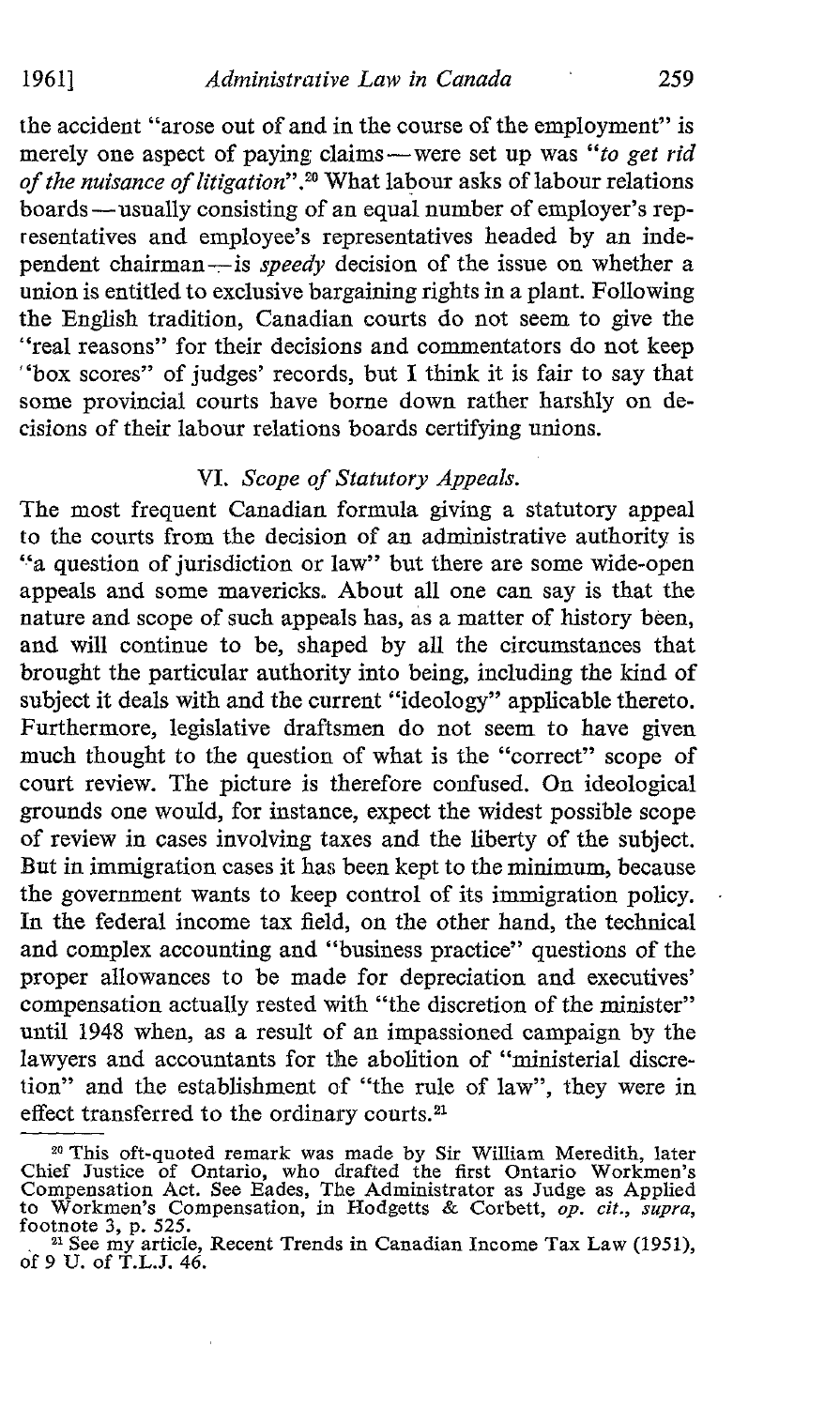The most interesting area is the many licensing and regulatory tribunals which at first sight look like courts in that they hold hearings and apply statutory standards—such as "fit and proper person", "public convenience and necessity", "just and reasonable rates", "in the public interest" and so on-to the facts of the individual cases coming before them but are in reality minor "legislative" bodies pricking out a policy. Under our constitutional theory the appropriate tribunal of appeal would be either the cabinet or a committee of the legislature, but they have neither the time nor the energy for hearing appeals by aggrieved Joe Doakes's. A general administrative court of appeal would, even if appropriate, be a luxury that most of the ten provinces could not afford-and it has never been suggested. The actual Canadian solutions to the problem of how to reconcile the citizen's "right" to appeal a licensing or regulatory board's decision to someone and the "rule" against letting the courts meddle in policy are disorganized and empirical. Sometimes a limited right of appeal is given to the courts, occasionally there is a limited right of appeal to the courts plus a wide-open appeal to a political superior but sometimes there is actually a wide-open appeal to the courts, the last being quite frequent in the case of municipal licensing boards. The courts usually construe the appeal to them as giving them no power to dictate to the board on questions of economic or other policy.

The following illustrations may help to bring the disorganized picture to life. The public utilities boards of the various provinces hold hearings on applications for licenses, for instance, to operate buses or cemeteries, where "public convenience and necessity" so requires and an appeal lies to the provincial court of appeal but only on "a question of jurisdiction or law". The Supreme Court has recently held that what is "necessity" is a question of "opinion" or "policy", and so one for the board alone, and not a question of "law" for the court<sup>22</sup> -- so that here there is no appeal to anyone on the policy issue. The federal Transport Board holds hearings to fix "just and reasonable rates" for railways, and some shipping. An appeal lies on questions of jurisdiction and law to the Supreme Court but the court has not attempted to direct the Board on the principles of rate fixing-as the Supreme Court of the United States at one time directed the Interstate Commerce Commission and so earned the title of "the most powerful economics faculty in

<sup>&</sup>lt;sup>22</sup> Memorial Gardens Assn. (Can.) Ltd. v. Colwood Cemetery Co.<br>(1958), 13 D.L.R. (2d) 97. Nor is it a question of "fact", Union Gas v.<br>Sydenham Gas, [1957] S.C.R. 185.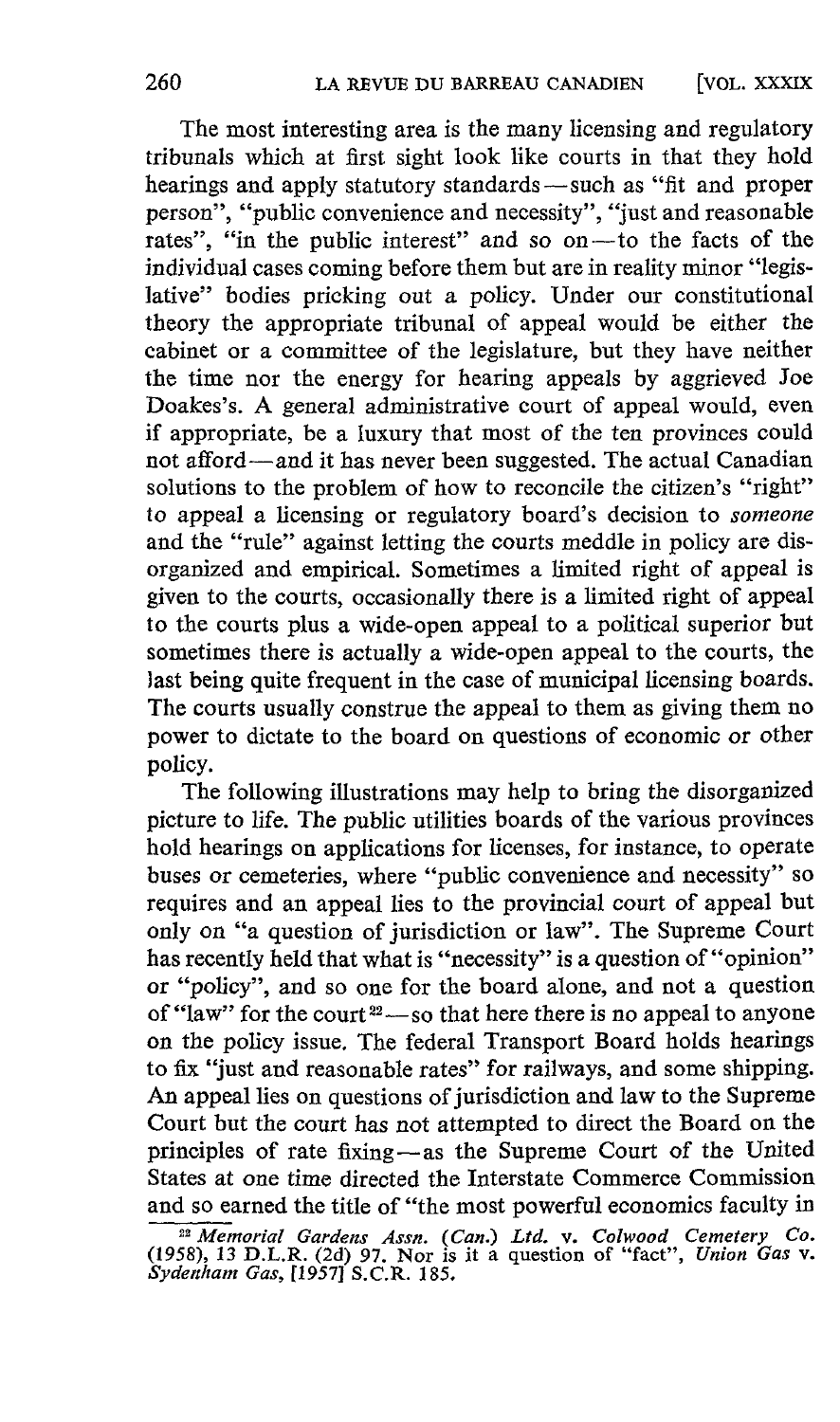the world".<sup>23</sup> An appeal also lies on the whole merits to the federal cabinet, and is often exercised during the general revisions of railway freight rates; this is an unusual type of appeal but it is explained by the fact that the job the Board now does was done by the railway committee of the Cabinet until 1905 and also by the national importance of the question in issue. The Ontario Securities Commission holds hearings, if necessary, to grant or renew registrations of brokers, dealers, salesmen and so on in the securities field where "in its opinion the applicant is suitable for registration" and may suspend or cancel such registration "where in its opinion such action is in the public interest" and a straight appeal lies from its decision to a single judge of the court of appeal. The Gordon Report regarded this court appeal as anomalous but left it as is, saying that "as against the possibility of restricting appeals unduly we regard it as preferable that the courts themselves be trusted to confine their review to the judicial aspects of the cases before them" and noted that in the past, where an appeal turned on a matter of policy, the courts usually returned the case to the Commission. <sup>24</sup> The Liquor Licence Board of Ontario holds hearings to grant licenses to sell liquor by the glass to the public; the appellant must be a "fit and proper person" to hold one; there is no appeal from its decision. The Gordon Report took notice of the fact that the liquor licensing policy of the Ontario Government was restrictive and because the act of refusing a licence might therefore involve an exercise of discretion thought that it should not be possible by means of an appeal to have the court substitute its discretion or view of policy for that of the Board. <sup>25</sup>

### VII. Extent to which Administrative Process Judicialized.

The Canadian administrative process is more judicialized than the English. In Canada, as in the United States, the administrative law scene is dominated by the "boards and commissions" of the Gordon Report-the so-called "administrative tribunals" which exercise regulatory and licensing powers over many types of busi-

<sup>28</sup> This witty remark is referred to by Hanson, Rate Fixing Methods of Public Utility Commissions, in Proceedings of The Institute of Public

Administration of Canada (1958), p. 86.<br><sup>24</sup> Ibid., pp. 71-72. See *Re Securities Act and Morton*, [1946] 3 D.L.R.

<sup>&</sup>lt;sup>25</sup> Ibid., p. 68. Because, however, "the livelihood of a large section of<br>the population depends on the holding of a licence," the Interim Report<br>the Interim Report of the Select Committee, *supra*, footnote 2, has recommended—follow-<br>ing another suggestion in the Gordon Report—that all decisions affect-<br>in a model that all decisions and the ing *cancellation* of a licence should be appealable to the courts (Para. 18).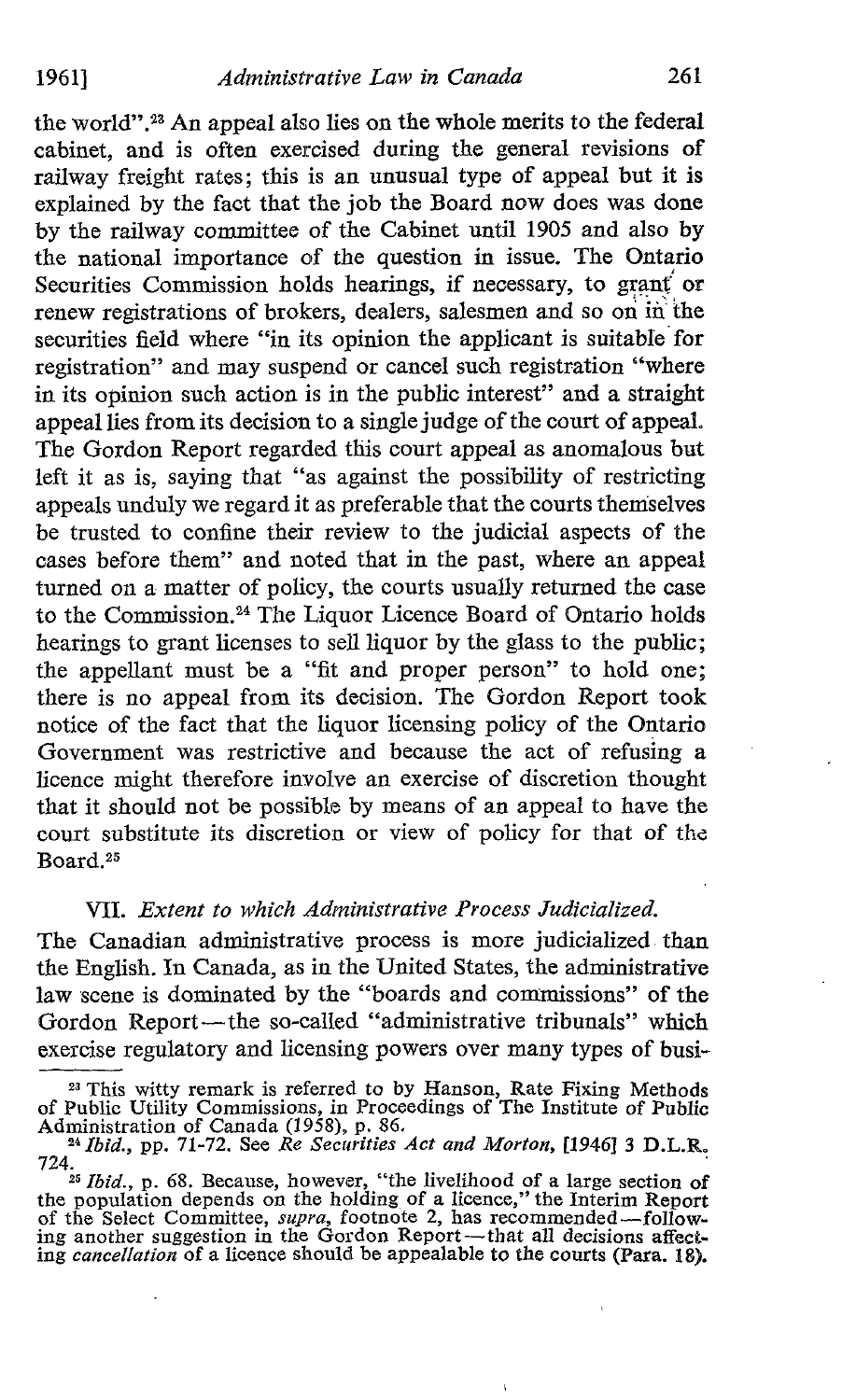ness, for instance, railways, broadcasting, natural gas, securities, taverns, and so on-and not by the "minister's powers" of the Donoughmore Report. Many matters affecting the citizen's property are, as in England, left to the "discretion of the Minister" without any statutory standard being imposed or any hearing, formal or informal, being required; the one most likely to surprise an Englishman, accustomed as he is to his "local inquiry", is expropriation of land for public purposes, where neither the law nor the practice gives the owner any opportunity to object to the taking. And we do have a few specialized "quasi-courts" designed, like the English tribunals, to give cheap and speedy justice to little people with small claims against the government, for instance, the Income Tax Appeal Board which is, in effect, a poor man's travelling income tax court of first instance.<sup>26</sup> But it is of the "administrative tribunals" as defined above that the ordinary Canadian lawyer thinks when you say "administrative law".

These "quasi-judicial" agencies have been given the task of fashioning, upon the general policy standards provided by the legislature, for instance, "in the public interest", "public convenience and necessity", the more detailed policy standards needed to fit the complex circumstances of the cases coming before them. What they do, in effect, is a case by case job of balancing one public interest against another. They legislate (in a minor way) but under an adjudicative form; putting it another way, the decisions they make are (in a minor way) decisions of policy. Why then have Canadians who inherit the English tradition that "the public interest" is best judged by ministers responsible to Parliament, given this power to independent tribunals instead, as would probably be done in England, to civil service departments headed by ministers? Many reasons have been suggested. One of them is "imitating the Americans". Of general over-riding importance is the horror of "politics", "politicians" and "people with government jobs" which the Canadian shares, though less intensely, with the American. Almost equally important is the ordinary citizen's yearning for an independent impartial tribunal to decide issues arising between himself and the public. To these psychological factors in favour of boards must be added two practical ones. From the point of view of the applicant, he is able to put his case at a public hearing to the very men who will decide it instead of to the Minister (who will later consult with his civil servants) or

<sup>26</sup> Another such "quasi-court" is a Court of Referees under the Unemployment Insurance Act. See Relph, Quasi-Judicial Powers under the Unemployment Insurance Act (1948), 26 Can. Bar Rev. 500.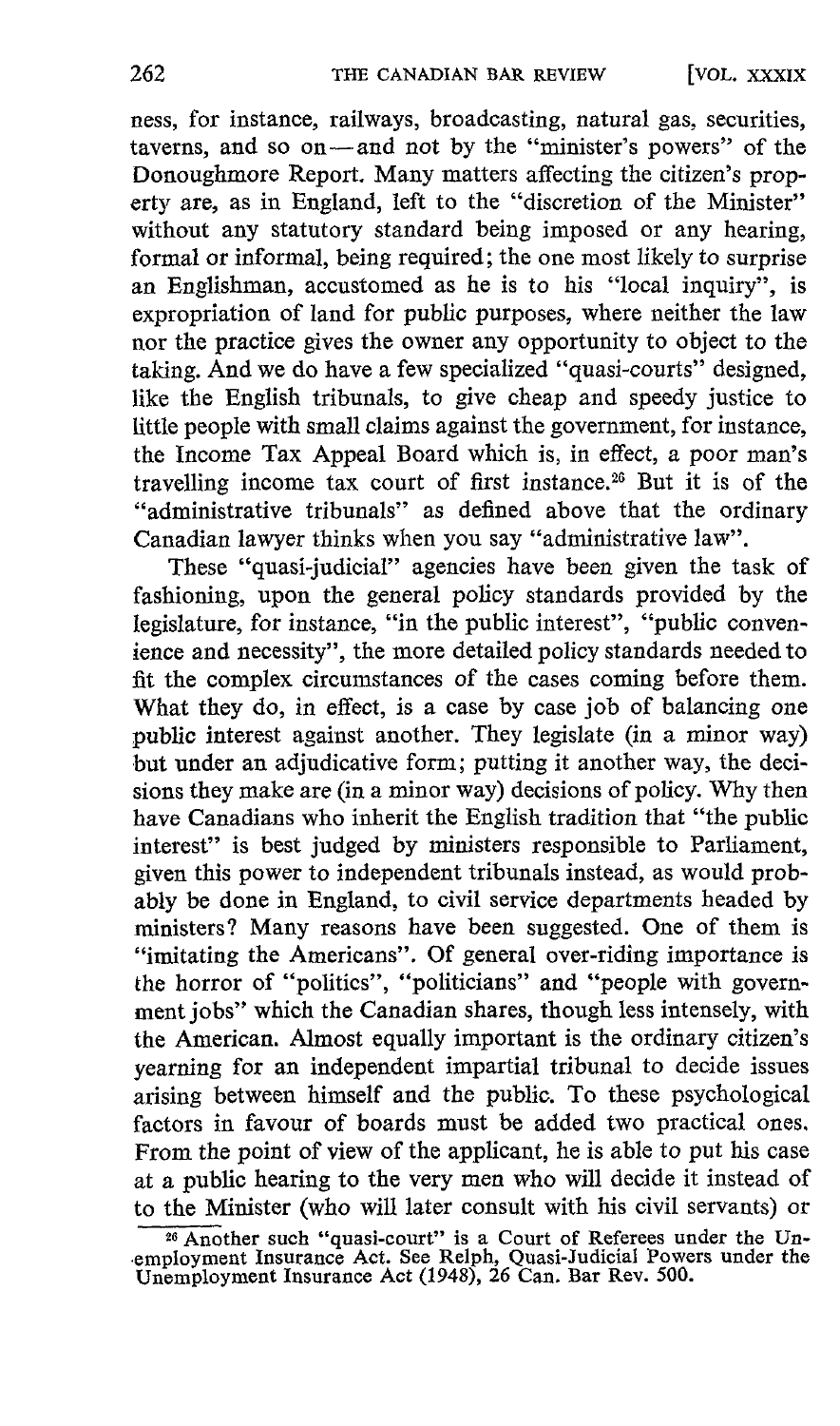to a civil servant (who will later take the matter up with his Minister) . From the point of view of the government, it has found a means whereby what is in effect "minor policy" can be hammered out by what amounts to arbitration-and without involving itself. As the Gordon Report puts it, "quasi-judicial agencies permit flexibility in the administration of broad government policy while providing the safeguards of judicial practices and procedures". $\mathbb{Z}^2$ 

Canadian lawyers usually stress the independence of these regulatory boards and urge measures to strengthen it . But in the policy matters with which they deal a balance has to be struck between independence and responsibility to the cabinet, which wants to ensure that the decisions of a board which affect the national interest are consistent with general government policy. Those board decisions which are "vital" are therefore usually made subject to cabinet approval—for instance, the National Energy Board in granting a licence for the export of natural gas or the Board of Broadcast Governors in granting a licence to a broadcasting station.

Although any particular tribunal is likely to differ widely from the others in function, composition, structure and procedure, Canadian "quasi-courts" and "quasi-judicial agencies" are, in general, less judicialized than the American. As to composition, we have a number of boards deliberately designed to be repre= sentative of the interests likely to be affected by the decisions  $$ what is clearly a legislative notion here modifying the judicial ideal of impartiality. Thus in the labour field, labour relations boards, courts of referees under the Unemployment Insurance Act<sup>28</sup> and workmen's compensation boards usually consist of an equal number of representatives of management and labour plus an independent chairman, who is usually a lawyer; and the Board of Broadcast Governors consists of a hard core of three full-time members, plus twelve part-time members chosen to give a composite picture of all Canadian consumers of radio and television. As to structure, a number of our licensing and regulatory boards have quite naturally combined in themselves what lawyers delight to stigmatize as the inconsistent functions of prosecutor and judge -without any separation, even internal. As a result of the protests of lawyers—citing, as usual, the horrible things that might happen to the citizen, but giving no instances of injustice in fact done-this feature is now gradually being eliminated. Those who are more interested in fact than in fancy will not be surprised to hear that the reason why the Royal Commission on Broadcasting

<sup>&</sup>lt;sup>27</sup> Supra, footnote 2, p. 66. <sup>28</sup> S.C., 1955, c. 50, as am.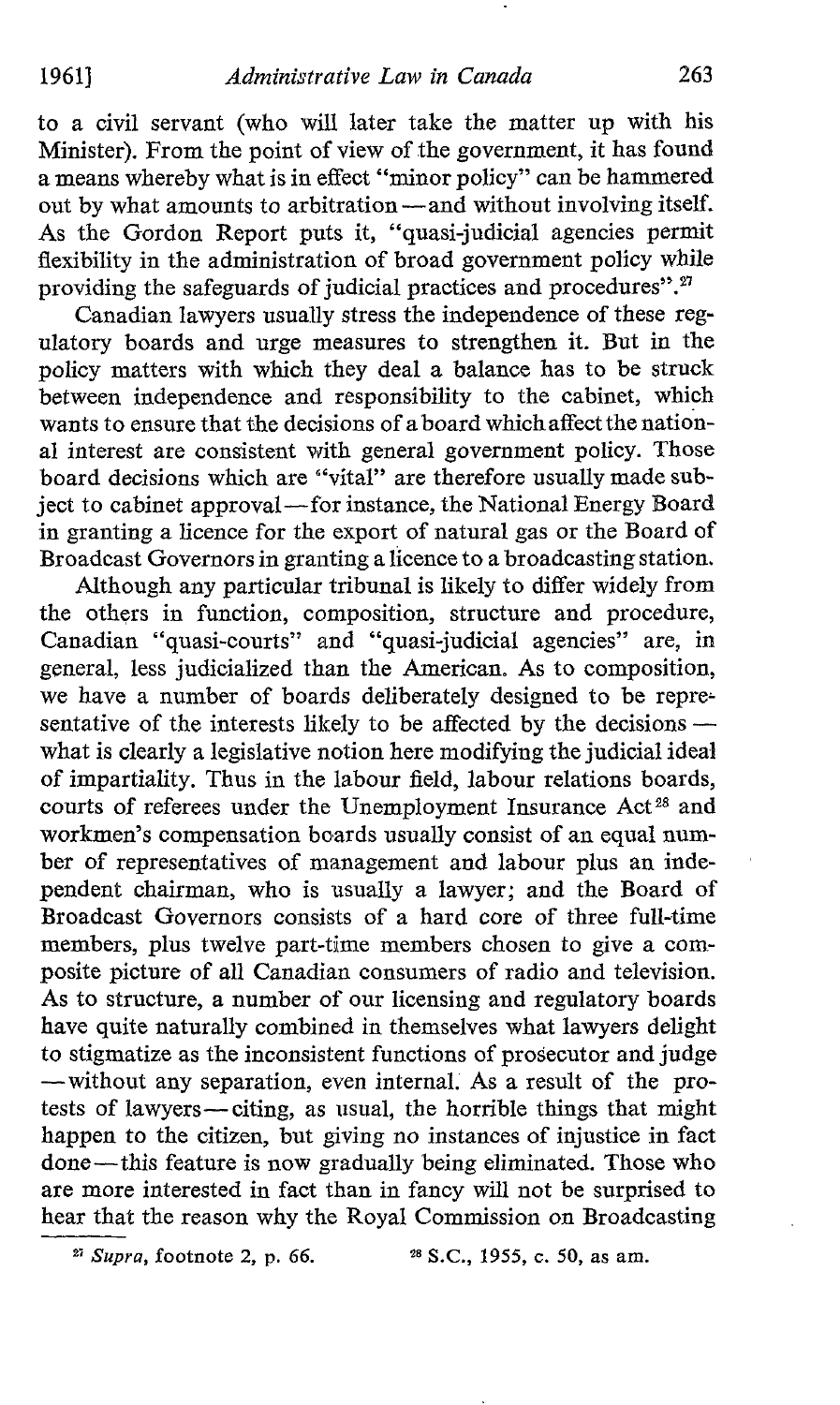recommended the separation of these functions in the case of the Canadian Broadcasting Corporation-which was at once the competitor and the regulator of the private stations--was that the Canadian Broadcasting Corporation was too fair; it tended to regulate the private stations rather less than more.<sup>29</sup> As to procedure, there is no legislation at all in Canada comparable to the Administrative Procedure Act<sup>30</sup> or the Tribunals and Inquiries Act.<sup>31</sup> How have Canadians managed to get along all this while without legislation establishing minimum standards of procedure for administrative tribunals and with each body devising its own as it sees fit? The reason may be that Canadians have not had to live, as the English do, with a mass of local citizen-tribunals which did not, apparently, know how to conduct a hearing fairly and they have never shared the American's legalistic passion for debasing general precepts of decency into detailed paper rules. The Gordon Report, however, thinks that Ontario should institute a modified version of the English method of prescribing procedure and we shall probably get it.<sup>32</sup>

#### VIII. Probable Course of Future Developments.

Ontario having led with the Gordon Committee-the report is now being considered by a Select Committee of the Ontario Legislature--"the business press" has been asking the federal government to follow suit with a similar, but more extensive, inquiry of its own. If, as and when there is one,<sup>33</sup> the practical results of it will probably be as unimportant as those of the various English and American inquiries, but at least the Canadian law teacher or political scientist will gain the minutes of evidence and will not have to admit, as he does now, comparative ignorance of the specifically Canadian part of administrative law. Because Canada, until 1940 a mainly agricultural and rural country, is in the throes of becoming industrial and urban, new government responsibilities, and so new civil service departments and quasi-judicial regulatory boards, are now proliferating. For reasons given earlier, quasijudicial boards on the American model will probably continue to be preferred to the English "civil service discretion", or "minis-

<sup>&</sup>lt;sup>29</sup> Report (Ottawa, 1957), p. 25.<br>
<sup>31</sup> (1946), 60 Stat. 237 (U.S.A.).<br>
<sup>31</sup> (1958), 6 & 7 Eliz. 2, c. 66 (U.K.).<br>
<sup>32</sup> The Interim Report of the Select Committee, *supra*, footnote 15,<br>
has so recommended, but has elimi

ity for its own sake (Para. 15) . <sup>33</sup> A federal royal commission on this topic, chaired by Mr. J. Grant Glassco, was appointed on September 16th, 1960.